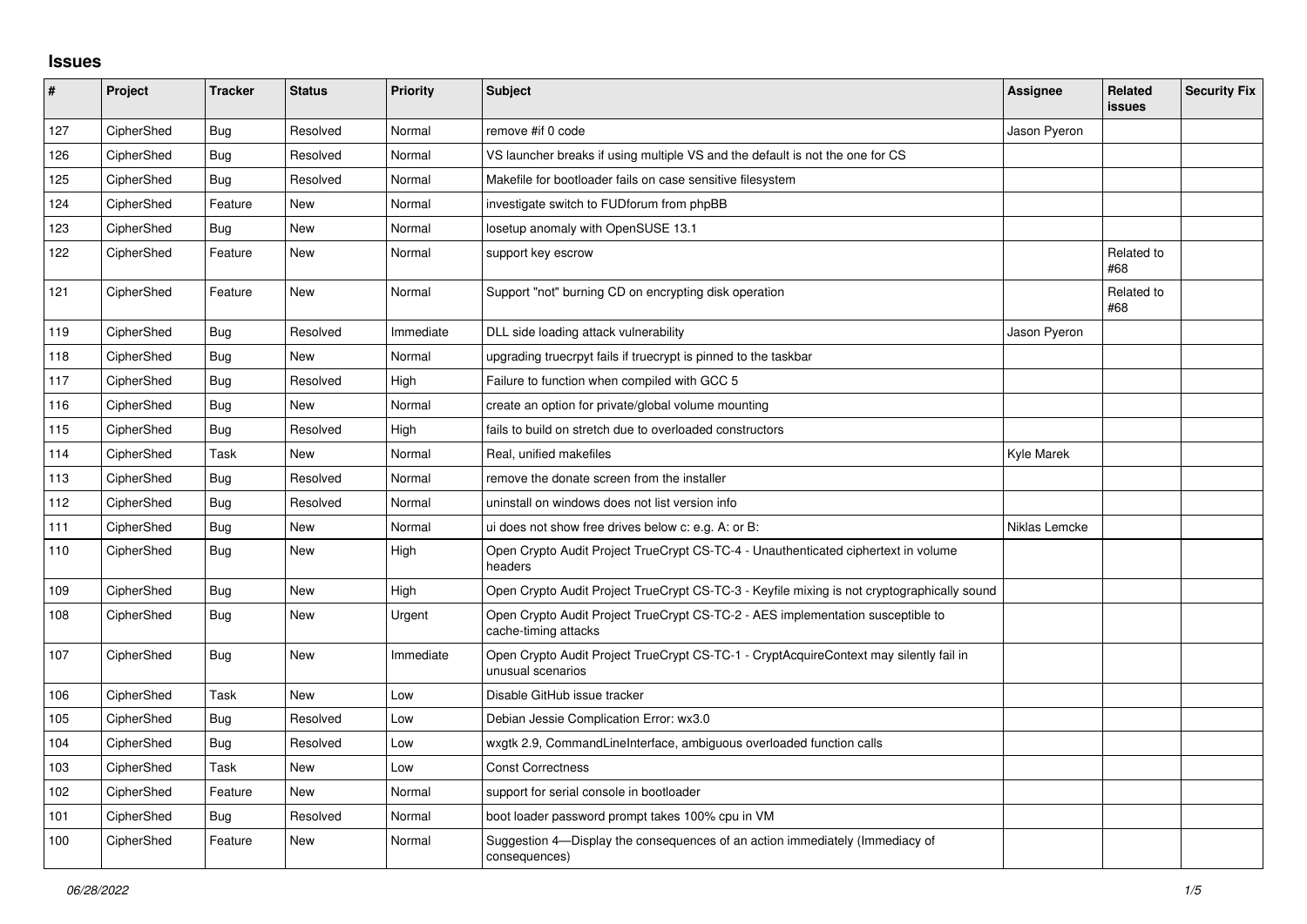| #  | Project    | <b>Tracker</b> | <b>Status</b> | <b>Priority</b> | <b>Subject</b>                                                                                                                             | <b>Assignee</b> | Related<br><b>issues</b> | <b>Security Fix</b> |
|----|------------|----------------|---------------|-----------------|--------------------------------------------------------------------------------------------------------------------------------------------|-----------------|--------------------------|---------------------|
| 99 | CipherShed | Feature        | New           | Normal          | Suggestion 3-Separate required and optional input parameters                                                                               |                 |                          |                     |
| 98 | CipherShed | Feature        | New           | Normal          | Suggestion 2 - Do not misuse native UI controls                                                                                            | Niklas Lemcke   |                          |                     |
| 97 | CipherShed | Feature        | New           | Normal          | Suggestion 1 - Do not use unknown terminology                                                                                              | Niklas Lemcke   |                          |                     |
| 96 | CipherShed | Feature        | New           | Normal          | installer to incorporate a post-installation quick-start wizard                                                                            |                 |                          |                     |
| 95 | CipherShed | <b>Bug</b>     | New           | Normal          | Platform/SystemException.h and Common/Exception.h define the same class/struct                                                             |                 |                          |                     |
| 94 | CipherShed | <b>Bug</b>     | New           | High            | CipherShed Volume Creation Wizard: Encryption of Host Protected Area":"Encryption of Host<br>Protected Area" class #32770 not initialized? |                 |                          |                     |
| 93 | CipherShed | Feature        | New           | Normal          | support "quick" encrypt for new media (especially flash/SSD)                                                                               |                 |                          |                     |
| 92 | CipherShed | Feature        | New           | Normal          | allow change of cipher/key on encrypted container without decrypting                                                                       |                 |                          |                     |
| 91 | CipherShed | Feature        | New           | Normal          | use linked libraries in kernel driver to isolate logical units and later support plugins                                                   |                 |                          |                     |
| 90 | CipherShed | Feature        | New           | Normal          | cipher setting preference file                                                                                                             |                 |                          |                     |
| 89 | CipherShed | Feature        | New           | Normal          | Support the Common Criteria Collaborative Protection Profile for Full Disk Encryption                                                      |                 |                          |                     |
| 88 | CipherShed | <b>Bug</b>     | New           | Normal          | smart card support for containers                                                                                                          |                 |                          |                     |
| 87 | CipherShed | Feature        | <b>New</b>    | Low             | support multiple hidden volumes                                                                                                            |                 |                          |                     |
| 86 | CipherShed | <b>Bug</b>     | Resolved      | Normal          | Make ciphershed window titlebars different                                                                                                 |                 |                          |                     |
| 85 | CipherShed | <b>Bug</b>     | New           | Normal          | Digcode.c is 9917 lines long, split it up                                                                                                  |                 |                          |                     |
| 84 | CipherShed | <b>Bug</b>     | <b>New</b>    | Normal          | wcsncpy is subject to buffer overflow                                                                                                      |                 |                          |                     |
| 83 | CipherShed | <b>Bug</b>     | New           | Normal          | deduplicate file names                                                                                                                     |                 |                          |                     |
| 82 | CipherShed | Feature        | New           | Normal          | add sparse file detection to non-windows versions                                                                                          |                 |                          |                     |
| 81 | CipherShed | Feature        | New           | Normal          | Decrypt System drive via commandline                                                                                                       |                 |                          |                     |
| 80 | CipherShed | <b>Bug</b>     | New           | Low             | TEST CASE: ubuntu 14 GUI install                                                                                                           |                 |                          |                     |
| 79 | CipherShed | Feature        | <b>New</b>    | Low             | document a list of file systems compatible with Hidden Volume usage                                                                        |                 |                          |                     |
| 78 | CipherShed | <b>Bug</b>     | <b>New</b>    | Normal          | update the ciphershed.org website, automatically                                                                                           |                 |                          |                     |
| 77 | CipherShed | <b>Bug</b>     | Resolved      | High            | boot loader is too big, regression on ff4d0578aff9269fdb654a213c850ce576fafd0a                                                             |                 |                          |                     |
| 76 | CipherShed | <b>Bug</b>     | New           | Normal          | MakeSelfExtractingPackage used in CI cannot have dialog boxes                                                                              |                 |                          |                     |
| 75 | CipherShed | Feature        | New           | Low             | code coverage - ConvertUTF.c                                                                                                               |                 |                          |                     |
| 74 | CipherShed | Bug            | New           | Normal          | Hardcoded Build date in Help->About window                                                                                                 |                 |                          |                     |
| 73 | CipherShed | Bug            | New           | Normal          | Truecrypt icon showing in taskbar                                                                                                          |                 |                          |                     |
| 72 | CipherShed | Bug            | New           | Normal          | The installation fails, but a message (from windows?) says it succeeds and asks if you want<br>to reboot                                   |                 |                          |                     |
| 71 | CipherShed | <b>Bug</b>     | New           | High            | passwords using non-ascii                                                                                                                  |                 |                          |                     |
| 70 | CipherShed | Feature        | New           | Normal          | track git info in build                                                                                                                    |                 |                          |                     |
| 69 | CipherShed | Feature        | New           | Low             | integration test: mounting and sharing volumes                                                                                             |                 |                          |                     |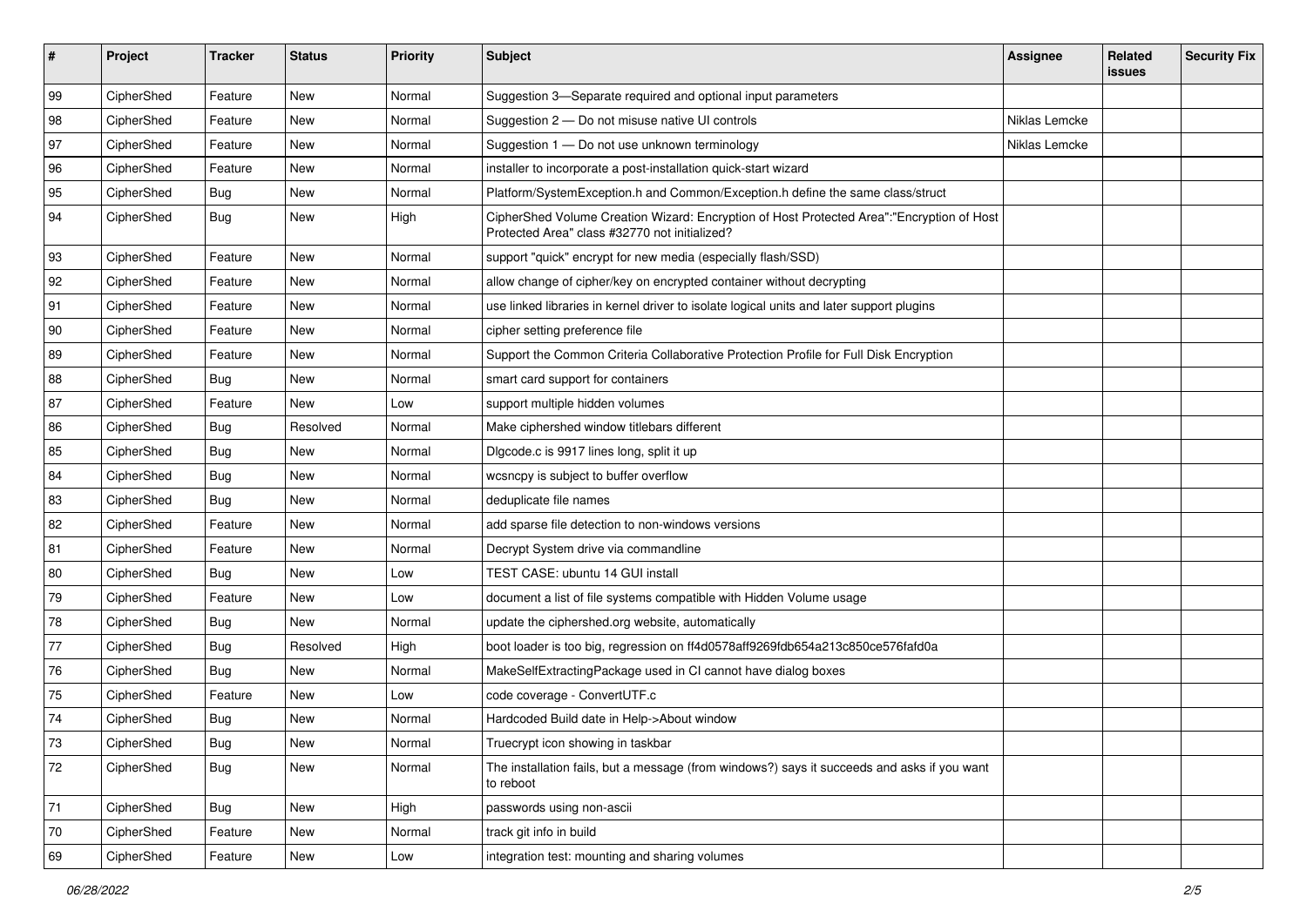| #  | Project    | <b>Tracker</b> | <b>Status</b> | <b>Priority</b> | <b>Subject</b>                                                  | <b>Assignee</b> | Related<br><b>issues</b> | <b>Security Fix</b> |
|----|------------|----------------|---------------|-----------------|-----------------------------------------------------------------|-----------------|--------------------------|---------------------|
| 67 | CipherShed | Feature        | <b>New</b>    | Normal          | print a backup                                                  |                 |                          |                     |
| 66 | CipherShed | Feature        | <b>New</b>    | Normal          | provide robust API for usermode interaction with kernel driver  |                 |                          |                     |
| 65 | CipherShed | Feature        | New           | Normal          | pure 64 bit version for windows                                 |                 | Related to<br>#63        |                     |
| 64 | CipherShed | Task           | <b>New</b>    | Normal          | Rewrite or remove LongReverse in Common/Dlgcode.c               |                 |                          |                     |
| 63 | CipherShed | <b>Bug</b>     | <b>New</b>    | Normal          | 64 bit gui on 64 bit systems                                    |                 | Related to<br>#65        |                     |
| 62 | CipherShed | Feature        | <b>New</b>    | Normal          | Administrative Configuration for Enterprise IT                  |                 |                          |                     |
| 61 | CipherShed | Feature        | <b>New</b>    | Normal          | optionally support TPM                                          |                 |                          |                     |
| 60 | CipherShed | Feature        | <b>New</b>    | Normal          | Enhanced UX - shell extension for container management          |                 | Related to<br>#34        |                     |
| 59 | CipherShed | <b>Bug</b>     | New           | Low             | optimized rescue disk                                           |                 | Related to<br>#52        |                     |
| 58 | CipherShed | Feature        | <b>New</b>    | Low             | Tablet / Touch screen / non-keyboard boot support               |                 |                          |                     |
| 57 | CipherShed | Feature        | <b>New</b>    | Normal          | Skein support                                                   |                 |                          |                     |
| 56 | CipherShed | <b>Bug</b>     | <b>New</b>    | Low             | FreeBSD support                                                 |                 |                          |                     |
| 55 | CipherShed | <b>Bug</b>     | In Progress   | Normal          | Unified Extensible Firmware Interface (UEFI)                    | Jason Pyeron    | Related to<br>#51        |                     |
| 54 | CipherShed | Feature        | <b>New</b>    | Low             | Self Destruct Password                                          |                 |                          |                     |
| 53 | CipherShed | Feature        | <b>New</b>    | Low             | Portable / non-admin volume browser                             |                 |                          |                     |
| 52 | CipherShed | Feature        | New           | Low             | recovery utility & tools                                        |                 | Related to<br>#59        |                     |
| 51 | CipherShed | Bug            | In Progress   | Normal          | <b>GUID Partition Table (GPT)</b>                               | Jason Pyeron    | Related to<br>#55        |                     |
| 50 | CipherShed | Feature        | <b>New</b>    | Normal          | Linux FDE                                                       |                 | Related to<br>#5         |                     |
| 49 | CipherShed | <b>Bug</b>     | Resolved      | High            | use a unit testing framework                                    |                 | Blocks #38               |                     |
| 48 | CipherShed | <b>Bug</b>     | <b>New</b>    | High            | EncryptDataUnits() lacks error handling                         |                 |                          |                     |
| 47 | CipherShed | <b>Bug</b>     | <b>New</b>    | High            | GetWipePassCount() / WipeBuffer() can cause BSOD                |                 |                          |                     |
| 46 | CipherShed | <b>Bug</b>     | New           | High            | MountVolume() device check bypass                               |                 |                          |                     |
| 45 | CipherShed | <b>Bug</b>     | New           | High            | MainThreadProc() integer overflow                               |                 |                          |                     |
| 44 | CipherShed | <b>Bug</b>     | New           | High            | TC_IOCTL_OPEN_TEST multiple issues                              |                 |                          |                     |
| 43 | CipherShed | <b>Bug</b>     | New           | High            | IOCTL_DISK_VERIFY integer overflow                              |                 |                          |                     |
| 42 | CipherShed | <b>Bug</b>     | New           | High            | TC_IOCTL_GET_SYSTEM_DRIVE_DUMP_CONFIG kernel pointer disclosure |                 |                          |                     |
| 41 | CipherShed | Bug            | New           | High            | Windows kernel driver uses memset() to clear sensitive data     |                 |                          |                     |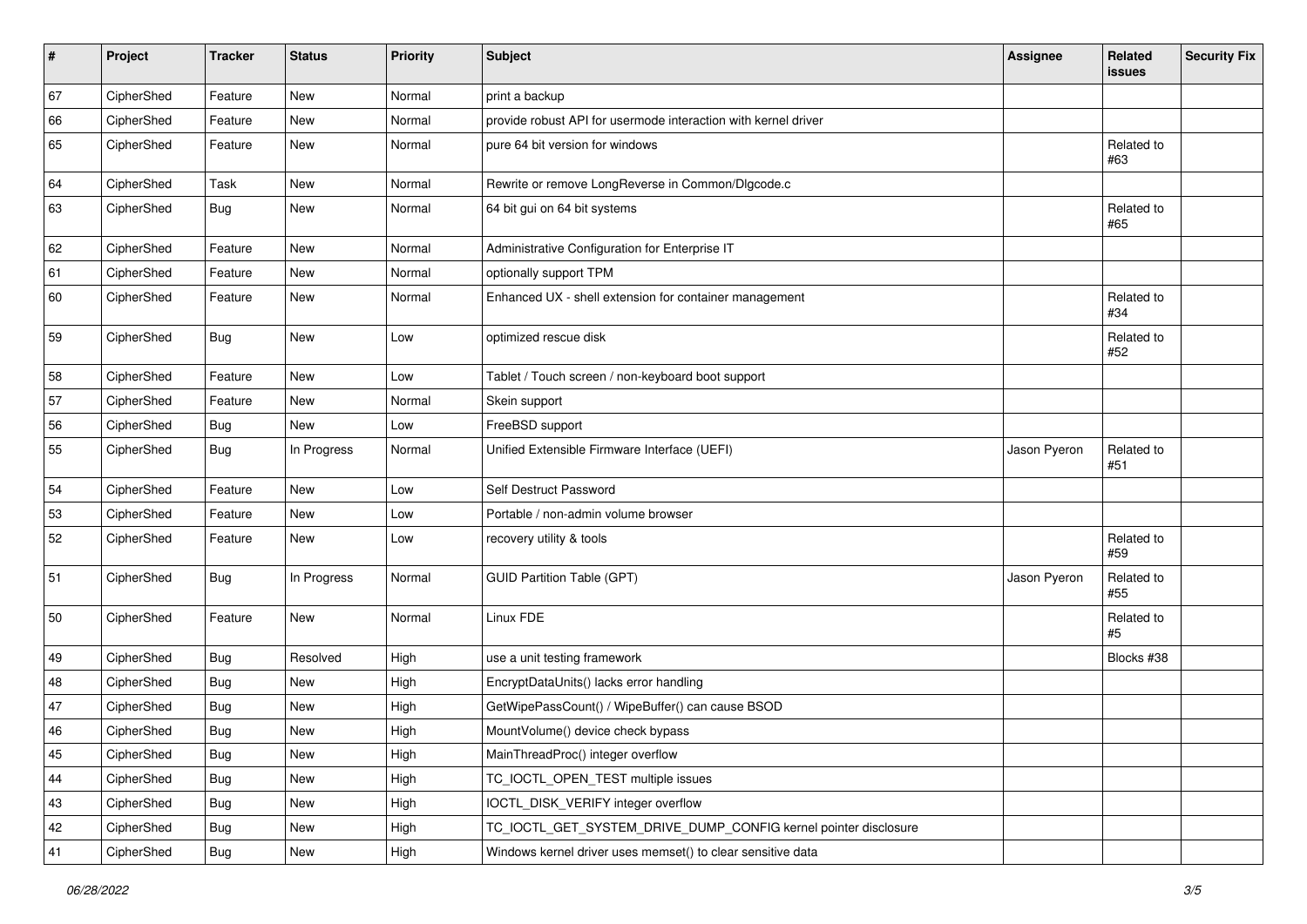| #  | Project    | <b>Tracker</b> | <b>Status</b> | <b>Priority</b> | <b>Subject</b>                                                | <b>Assignee</b> | Related<br>issues | <b>Security Fix</b> |
|----|------------|----------------|---------------|-----------------|---------------------------------------------------------------|-----------------|-------------------|---------------------|
| 40 | CipherShed | <b>Bug</b>     | <b>New</b>    | High            | Multiple issues in the bootloader decompressor                |                 |                   |                     |
| 39 | CipherShed | <b>Bug</b>     | New           | High            | Sensitive information might be paged out from kernel stacks   |                 |                   |                     |
| 38 | CipherShed | <b>Bug</b>     | New           | High            | Weak Volume Header key derivation algorithm                   |                 | Blocked by<br>#49 |                     |
| 37 | CipherShed | Bug            | New           | High            | Open Crypto Audit Project issues                              |                 |                   |                     |
| 36 | CipherShed | Feature        | <b>New</b>    | Normal          | support multiple actors to open an encrypted volume           |                 |                   |                     |
| 35 | CipherShed | Feature        | Resolved      | High            | use Doxygen                                                   |                 |                   |                     |
| 34 | CipherShed | Feature        | New           | Normal          | windows mount point support                                   |                 | Related to<br>#60 |                     |
| 33 | CipherShed | Feature        | New           | Normal          | windows comamnd line volume creation                          |                 |                   |                     |
| 32 | CipherShed | Feature        | New           | Normal          | truecrypt.ch ideas thread                                     |                 |                   |                     |
| 31 | CipherShed | <b>Bug</b>     | New           | Normal          | there is duplicate code for password character checking       | Jason Pyeron    | Related to<br>#30 |                     |
| 30 | CipherShed | <b>Bug</b>     | Resolved      | Normal          | Allowed character description is wrong                        |                 | Related to<br>#31 |                     |
| 29 | CipherShed | <b>Bug</b>     | Resolved      | Normal          | Audit of 04af5c7 - Buffer Overflow: strcpy                    | Jason Pyeron    |                   |                     |
| 28 | CipherShed | <b>Bug</b>     | Resolved      | Normal          | Audit of 04af5c7 - Buffer Overflow: strcat                    |                 |                   |                     |
| 27 | CipherShed | <b>Bug</b>     | Resolved      | High            | Audit of 04af5c7 - Buffer Overflow: sprintf                   |                 |                   |                     |
| 26 | CipherShed | <b>Bug</b>     | New           | Normal          | Large External Drive Support on Mac (>512byte sector size)    |                 |                   |                     |
| 25 | CipherShed | Task           | New           | Normal          | Broken applinks                                               |                 | Related to<br>#14 |                     |
| 24 | CipherShed | Task           | <b>New</b>    | Normal          | Add Windows 8 / Server 2012                                   | Rocki H         |                   |                     |
| 23 | CipherShed | Bug            | New           | Normal          | Windows 8 / 8.1 Fast Startup                                  | Rocki H         |                   |                     |
| 22 | CipherShed | <b>Bug</b>     | In Progress   | High            | Change name of software for "1.0" release.                    | Jason Pyeron    |                   |                     |
| 21 | CipherShed | Bug            | New           | High            | Method of mounting may be exploited                           |                 |                   |                     |
| 20 | CipherShed | Task           | New           | Normal          | Create dmg for os x                                           |                 |                   |                     |
| 19 | CipherShed | Task           | <b>New</b>    | Normal          | Create pkgbuild for arch                                      |                 |                   |                     |
| 18 | CipherShed | Task           | New           | Normal          | Create rpm packaging                                          |                 |                   |                     |
| 17 | CipherShed | Task           | <b>New</b>    | Normal          | Create debian packaging                                       |                 |                   |                     |
| 16 | CipherShed | Task           | New           | High            | Create list of all installed files / registry keys (Windows). | Rocki H         | Related to<br>#2  |                     |
| 15 | CipherShed | Task           | New           | Normal          | Create Gnu Info page                                          | Eugene Wang     | Related to<br>#12 |                     |
| 14 | CipherShed | <b>Bug</b>     | New           | Normal          | Fixes urls in ui (/applink? links)                            |                 | Related to<br>#25 |                     |